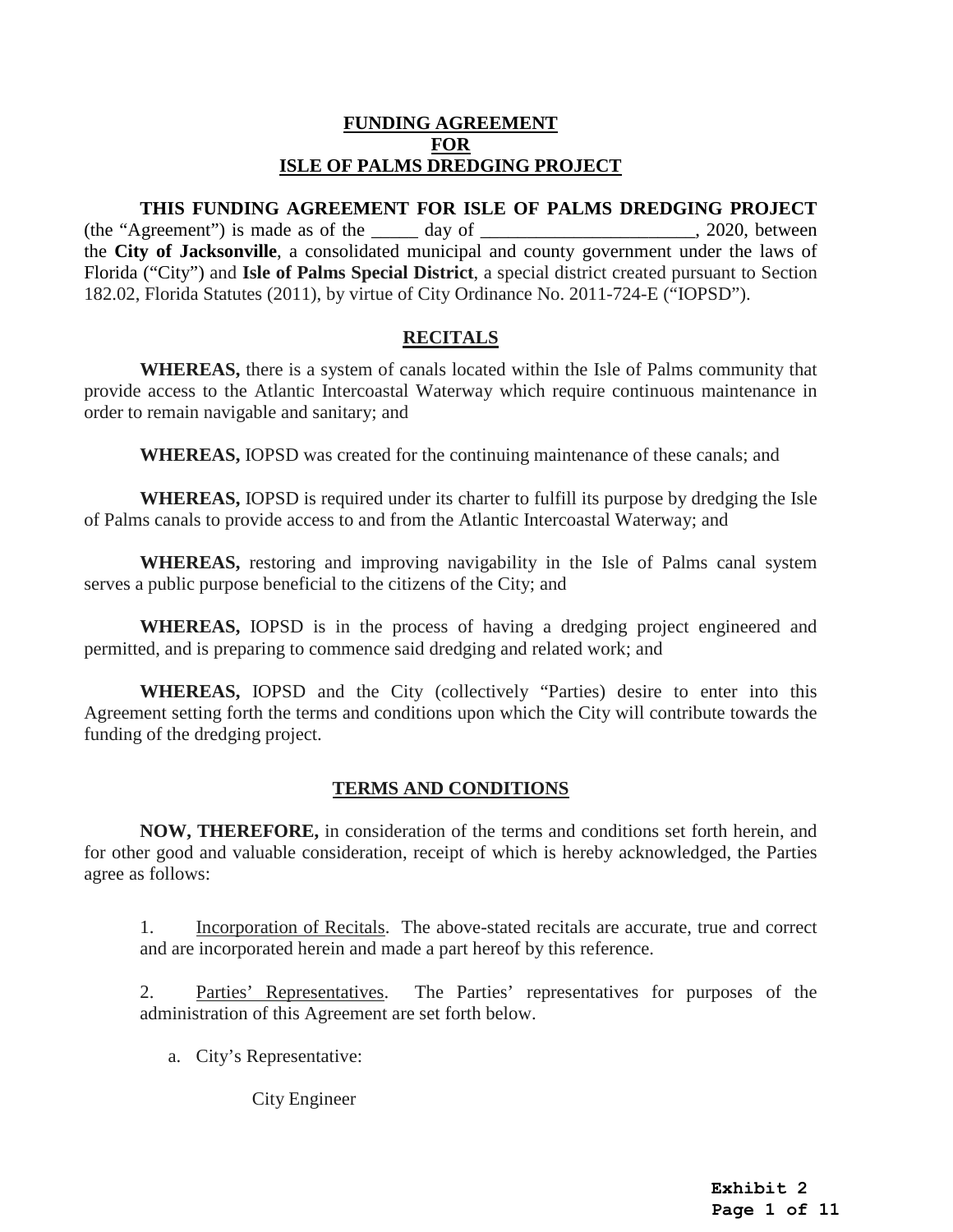214 North Hogan Street,  $10^{th}$  Floor Jacksonville, Florida 32202 Phone: 255-8710 Email: [robinsmith@coj.net](mailto:robinsmith@coj.net) 

b. IOPSD Representative:

Paul Raudenbush Isle of Palms Special District- Vice Chairman 4356 Coquina Drive Jacksonville, Beach, Florida 32250 Phone: 904-838-0421 Email: Paul.Raudenbush@haskell.com

3. Definitions.Certain capitalized terms used in this Agreement shall be defined as Follows:

- a. Draw Payment means a payment made from the City to IOPSD under this Agreement.
- b. Draw Request means a request from IOPSD to the City for a payment under this Agreement.
- c. Effective Date means the last date on which a Party executed this Agreement.
- d. Funding means the funds disbursed or to be disbursed to IOPSD under this Agreement.
- e. Project or Project Scope means the IOPSD's dredging project as outlined in **Exhibit A**, attached and incorporated herein by this reference, as may be amended from time to time in accordance with this Agreement.
- f. Project Budget means the budget for the Project as outlined in **Exhibit B**, attached and incorporated herein by this reference.
- g. Project Costs means costs reasonably and necessarily incurred by IOPSD to complete the Project, consistent with the Project Budget and Scope.
- h. Total Project Cost means the total cost of the Project as represented on the Project Budget.

4. Project Funding. Subject to the terms and conditions set forth in this Agreement, and provided that all payments are subject to lawful appropriation of funds by City Council, the City agrees to pay TWELVE PERCENT (12%) or SEVEN HUNDRED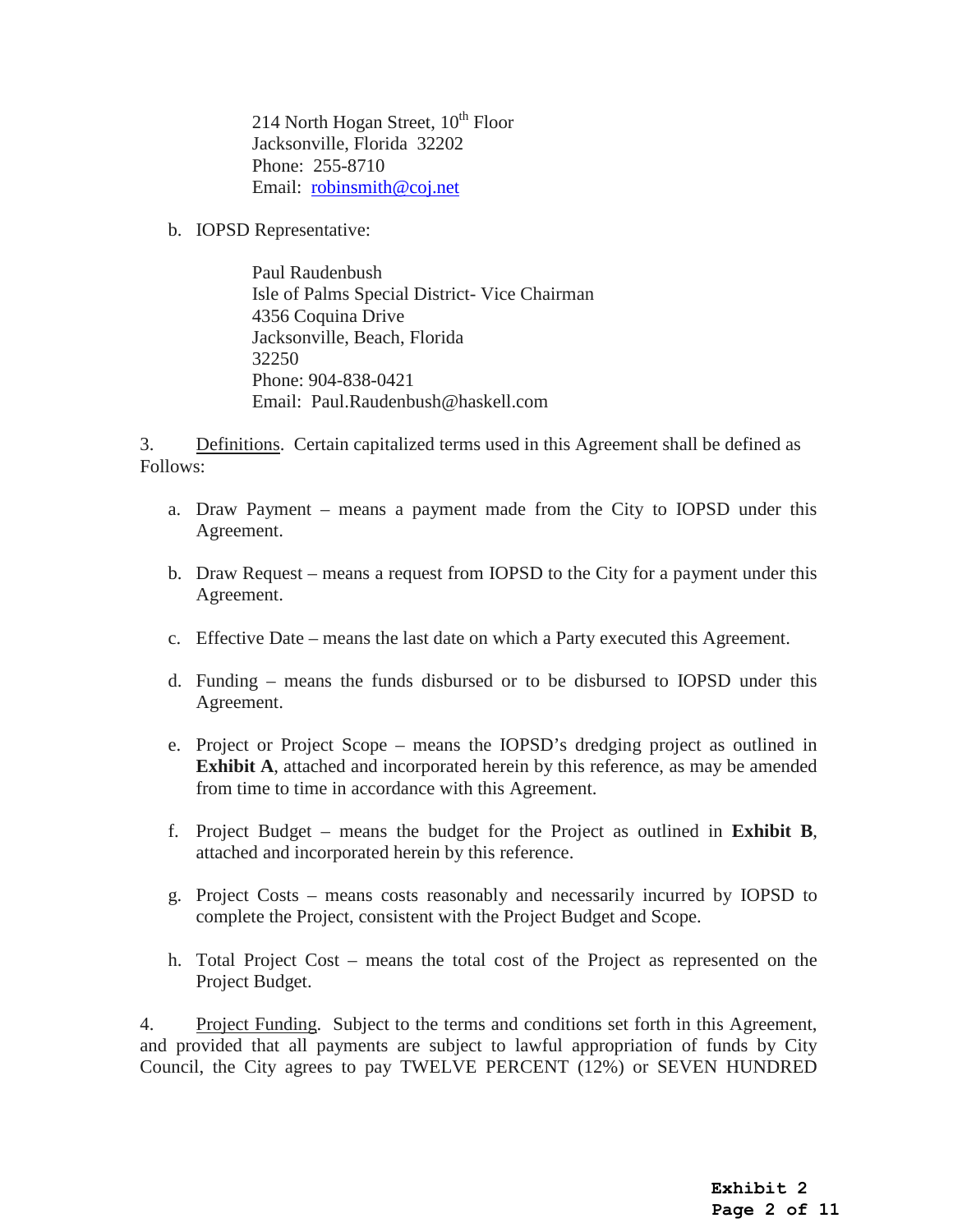SIXTY-EIGHT THOUSAND AND 00/100 DOLLARS (\$768,000.00) of the Project Costs, whichever is less.

- a. The Funding will be paid to IOPSD on a reimbursement basis for 12% of Project Costs incurred and paid by IOPSD.
- b. The City's payment obligations under this Agreement shall not exceed \$768,000.00.
- c. In order to be reimbursable under this Agreement, Project Costs must be reasonably consistent with the Project Budget, which may be reasonably amended by IOPSD in good faith as circumstances may allow or dictate. In the event the Project Budget is amended by IOPSD, IOPSD shall first discuss the matter with the City and, following any amendment, timely provide an amended Project Budget to the City. In the event the total Project cost is increased, the percentage used to calculate Draw Payments (currently 12%) shall be re-calculated by dividing \$768,000.00 by the revised total Project cost.
- 5. Isle of Palm Special District Obligations.
	- a. IOPSD shall request Draw Payments only to reimburse Project Costs that have been paid.
	- b. IOPSD shall communicate in good faith with the City regarding the Project and shall provide such information as the City may reasonably request, including but not limited to design or construction documents, progress updates, and as-built drawings, if prepared.
	- c. IOPSD shall endeavor in good faith and take all reasonable measures to meet the Project Schedule, provided that the Project Schedule may be reasonably amended in good faith as circumstances may allow or dictate. In the event the Project Schedule is amended, IOPSD shall promptly provide the City with a copy of the amended Project Schedule.
	- d. IOPSD shall not commence the construction phase of the Project without having secured adequate funding to complete the Project. Prior to commencement of the construction phase and within thirty (30) days of any subsequent request for proof of Project financing, IOPSD shall provide proof of Project financing to the City.
	- e. IOPSD shall maintain a detailed accounting of its expenditure of the Funding, and shall allow the City access to and examination of such accounting records at all reasonable times, until the expiration of three years after final payment under this Agreement.
- 6. Draw Requests and Payments.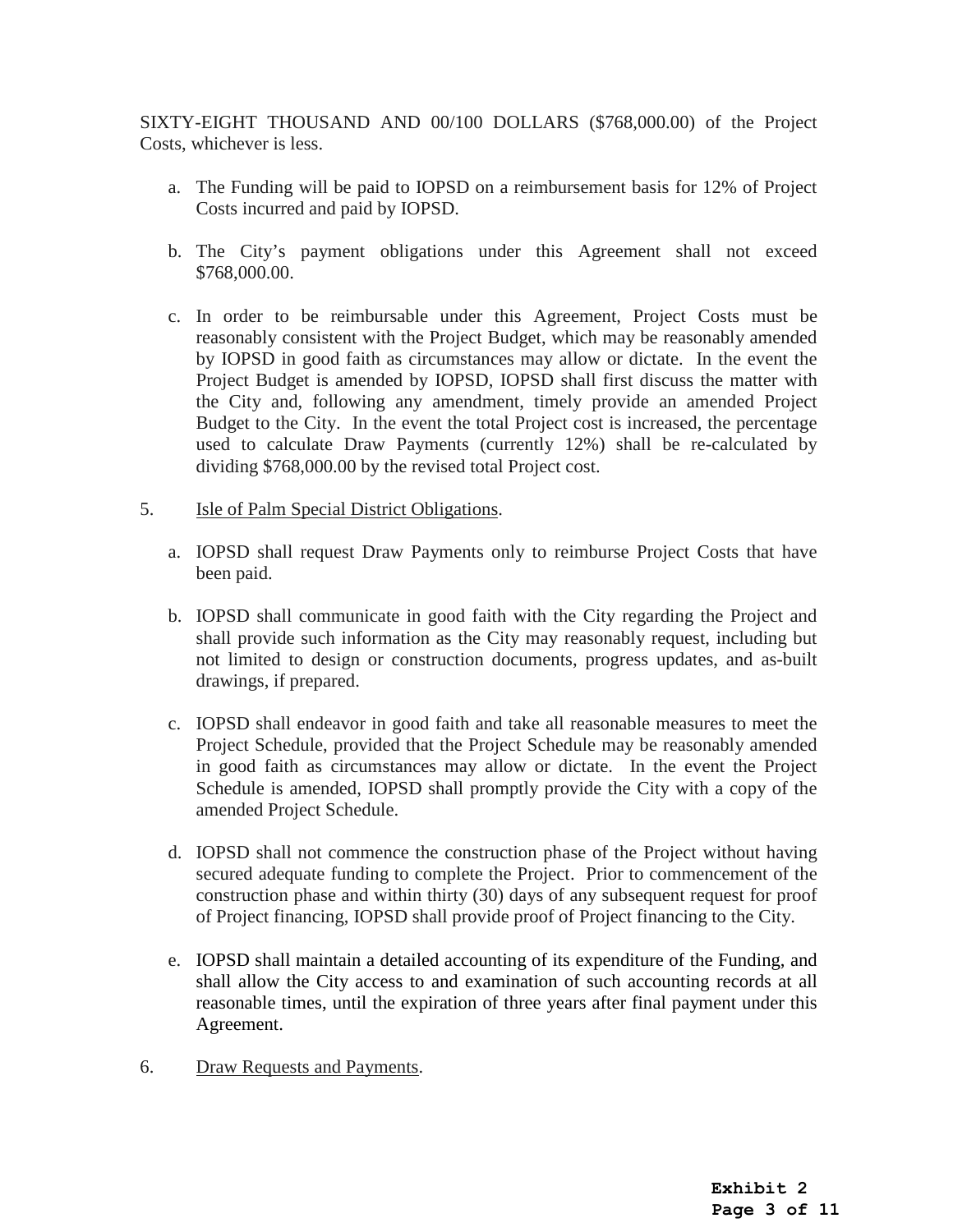- a. As frequently as monthly, but only after construction commences, IOPSD may submit Draw Requests, which shall:
	- i. State the Project Costs incurred and paid by IOPSD and request disbursement of 12% of such amount ; and
	- ii. Include such information as the City reasonably requires to establish that the requested Funding is due under this Agreement.
- b. Within 30 days of receipt of a Draw Request, the City shall disburse Funding for which IOPSD has established entitlement in accordance with the terms of this Agreement. If less than the full amount that has been requested is disbursed, the City shall provide a written explanation identifying any Draw Request omissions, irregularities, or other such issues that preclude disbursement of any Funding that has been requested. IOPSD may correct or address any issues so identified in an amended or the subsequent Draw Request.

# 7. Default and Termination.

- a. Upon the occurrence of any of the following and ten (10) days written notice to IOPSD, the City shall have the right to terminate this Agreement without further obligation to IOPSD, and to recover any Funding previously paid to IOPSD hereunder:
	- i. Prior to substantial completion of the Project, the Project is abandoned by IOPSD or work ceases for more than one hundred eighty (180) days for reasons within IOPSD's reasonable control;
	- ii. IOPSD fails to properly and timely distribute Funding received on account of Project Costs not yet paid by IOPSD; or
	- iii. IOPSD requests or knowingly received, and does not immediately return, any Funding to which it is not entitled under this Agreement.

b. Upon the occurrence of any other material breach of this Agreement and ten (10) days' written notice to IOPSD, the City shall have the right to terminate this Agreement without further obligation to IOPSD.

c. All rights and remedies set forth in this Agreement are cumulative and without prejudice to any other rights and remedies existing under applicable law.

8. Compliance with Applicable Laws. In performing under this Agreement, IOPSD shall comply with all applicable laws and regulations, including but not limited to Ch. 119, Florida Statutes, and all permitting and licensing requirements. IOPSD warrants that all work requiring licensure, including but not limited to "marine contracting" as defined in Section 61G4-15.033, F.A.C., and "engineering" as defined in Section 471.005, F.S., will be performed by persons or entities duly licensed to furnish such services.

9. Maximum Indebtedness. The maximum indebtedness of the City under this Agreement shall not exceed the sum of SEVEN HUNDRED AND SIXTY-EIGHT THOUSAND AND 00/100 DOLLARS (\$768,000.00).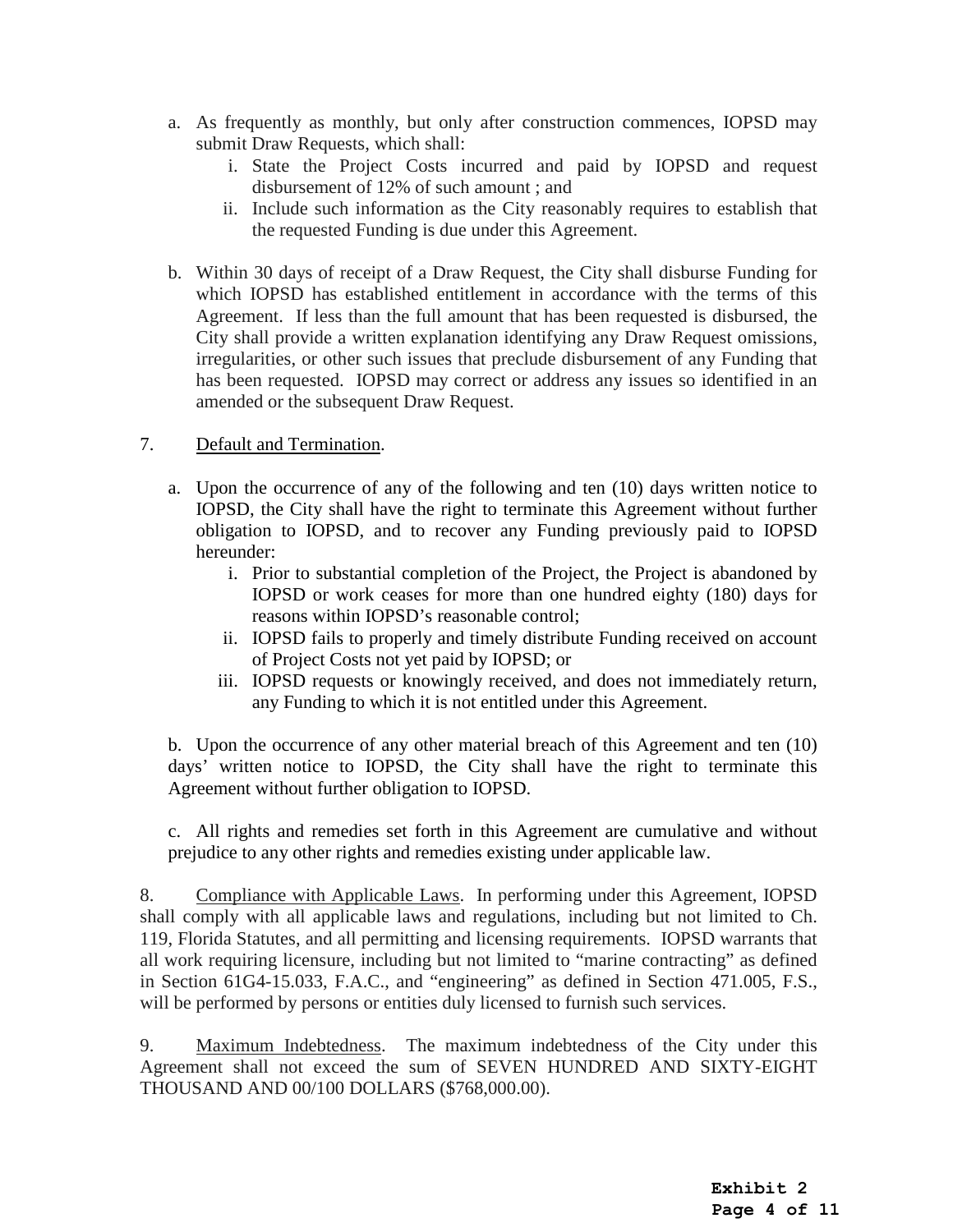10. Competitive Procurement.To the extent IOPSD purchases any goods, services or capital improvements related to the Project that are reimbursable by the City under this Agreement, IOPSD shall utilize appropriate competitive purchasing processes prior to purchasing such goods, services or capital improvements. IOPSD's contractor selection shall be based on the bid or quote most advantageous to the IOPSD and the City as determined by IOPSD. IOPSD shall maintain written documentation regarding such procurements and provide the City with the same upon request.

11. Indemnification. IOPSD's indemnification obligations are set forth in **Exhibit C**, which is attached and incorporated herein by this reference.

12. Term and Renewal. Unless earlier terminated, this Agreement shall continue in effect until the earlier of: (a) 60 months from the Effective Date, or (b) final completion of the Project and payment of all Funding due hereunder. Provisions surviving expiration or termination of this Agreement shall include but not be limited to all rights and remedies providing for recovery of damages under this Agreement, insurance and indemnification obligations, warranty obligations, and dispute resolution provisions, if any.

13. Performance. IOPSD shall ensure that the work is performed in a workmanlike manner, using reasonable efforts and abilities, on a non-emergency basis.

14. No Third Party Beneficiaries. This Agreement does not provide third parties, including customers of the City or of the City, with any rights, remedies, or privileges.

15. No Waivers. Failure of the City to take action to enforce compliance with any of the terms or conditions of this Agreement or to give notice or declare this Agreement or any authorization granted hereunder terminated shall not constitute a waiver or relinquishment of any term or condition of this Agreement, but the same shall be and remain at all times in full force and effect.

16. Entire Agreement. This Agreement constitutes the entire agreement between the Parties and supersedes all previous discussion, understandings and agreements between the Parties relating to the subject matter hereof.

17. Joint Drafting.This Agreement shall be deemed jointly drafted and not construed in favor of either Party.

18. Severability. In the event any portion of this Agreement is deemed to be unenforceable as written, said portion shall be given its nearest permissible meaning or, if there is none, severed from this Agreement with all other provisions remaining in effect.

19. Applicable Law. This Agreement shall be construed, interpreted and controlled by the laws of the State of Florida.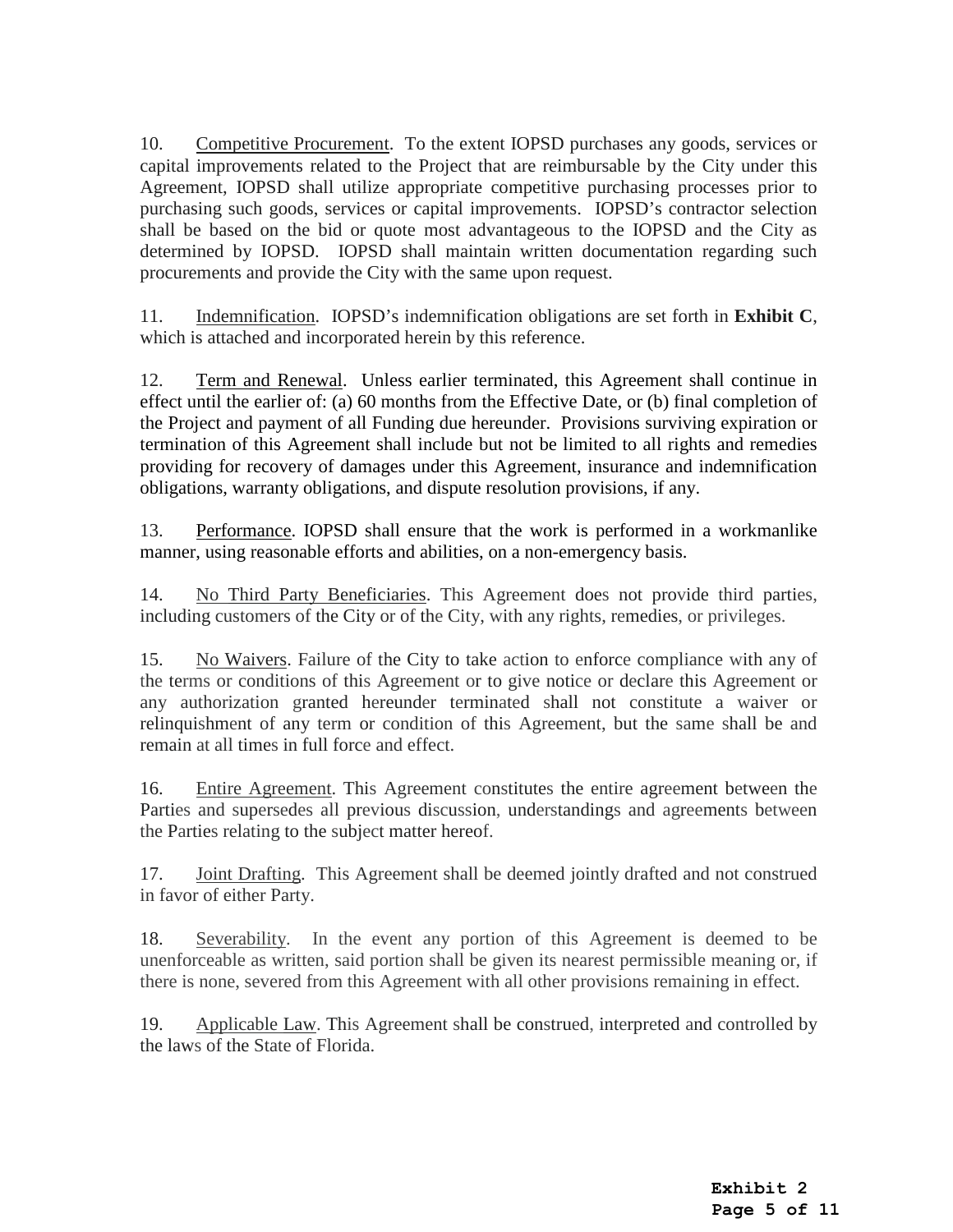20. Public Records. The Parties understand and agree that all documents of any kind provided in connection with this Agreement are public records and are treated as such in accordance with Florida law.

21. Limitations of Government Liability. Nothing in this Agreement shall be deemed a waiver of immunity or limits of liability of the City beyond any statutory limited waiver of immunity or limits which may have been adopted by the Florida Legislature in Florida Statutes Section 768.28, or other statute as it now exists or may be changed from time to time, and nothing in this Agreement shall inure to the benefit of any third party for the purpose of allowing any claim that would otherwise be barred under the Doctrine of Sovereign Immunity or by operation of law.

22. Accounting Records and Related Access. IOPSD shall maintain a detailed accounting of its expenditure of the Funding, and shall allow the City access to and examination of such accounting records at all reasonable times, until the expiration of three years after final payment under this Agreement.

23. Non-Discrimination.

a. IOPSD represents that it has adopted and will maintain a policy of nondiscrimination as defined by ordinance throughout the term of this contract.

b. IOPSD agrees that, upon written request, it will permit reasonable access to its records of employment, employment advertisement, application forms and other pertinent data and records by the Executive Director for the purpose of investigation to ascertain compliance with the non-discrimination provisions of this Agreement; provided, that IOPSD shall not be required to produce for inspection records covering periods of time more than one (1) year prior to the date of this Agreement.

c. IOPSD agrees that, if any of the obligations of this Agreement are to be performed by a subcontractor, the provisions of subsections (a) and (b) of this Section shall be incorporated into and become a part of the subcontract.

24. This Agreement shall not constitute, create, or in any way be interpreted as a joint venture, employment or agency relationship, partnership or formal business organization of any kind among any of the parties.

*[Remainder of page intentionally left blank. Signature page to follow.]*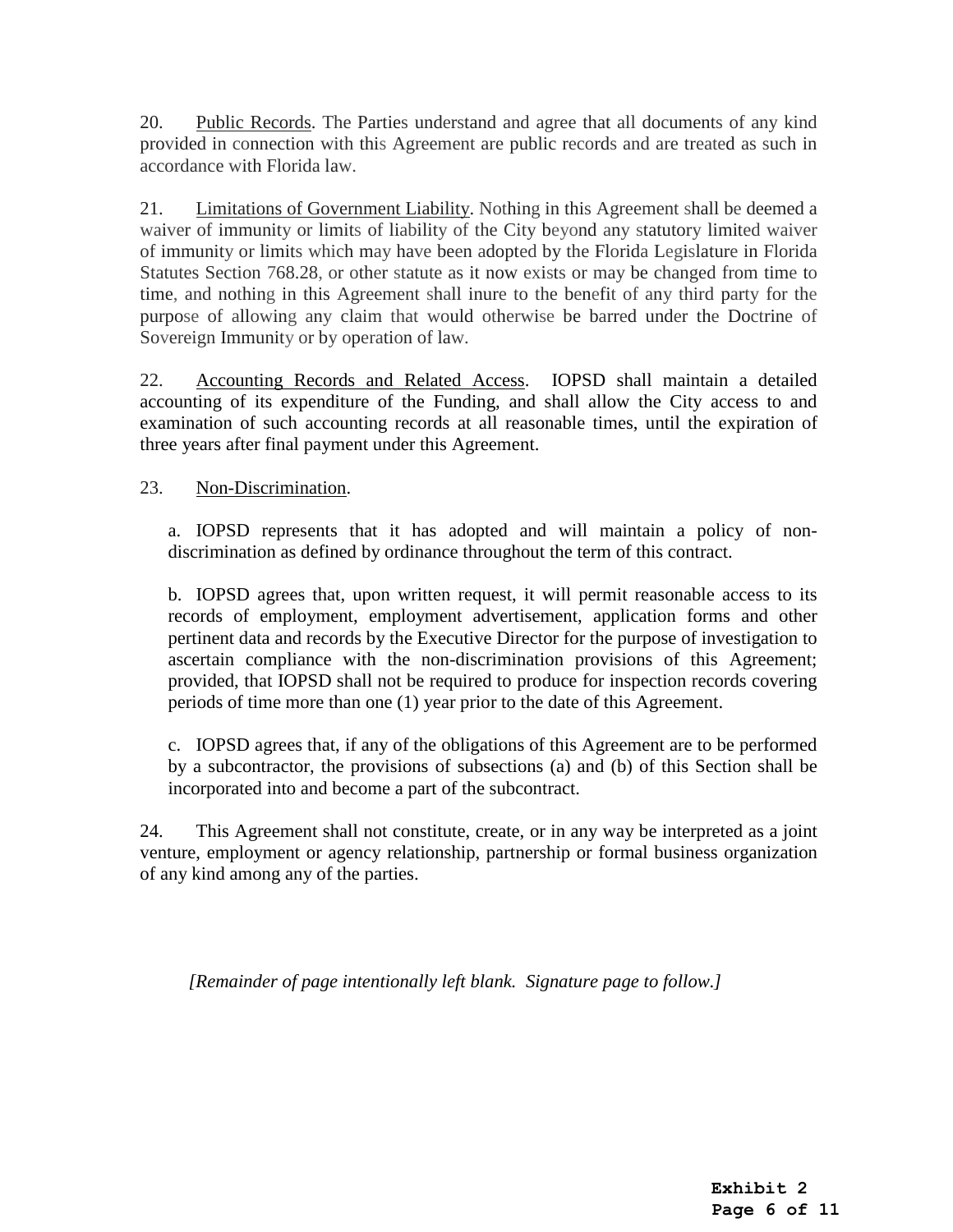**IN WITNESS WHEREOF** the parties hereto have duly executed this Agreement on the day and year first above written.

## **ATTEST: CITY OF JACKSONVILLE**

By: James R. McCain, Jr. Corporation Secretary By: Lenny Curry, Mayor

#### **ISLE OF PALMS SPECIAL DISTRICT**

a special district created pursuant to Section 182.02, Florida Statutes (2011), by virtue of City Ordinance No. 2011-724-E

**WITNESS:**

| By:         |  |
|-------------|--|
| Print Name: |  |
| Title:      |  |

Print Name:

In compliance with Section 24.103(e) of the *Ordinance Code* of the City of Jacksonville, I do certify that there is an unexpended, unencumbered and unimpounded balance in the appropriation sufficient to cover the foregoing Agreement, and provision has been made for the payment of the monies provided therein to be paid.

> Director of Finance Contract Number:

## **FORM APPROVED:**

By:

Office of General Counsel

GC-#1325844-v1-Isle\_of\_Palms\_Exhibit\_Funding\_Agreement.docx

**Exhibit 2 Page 7 of 11**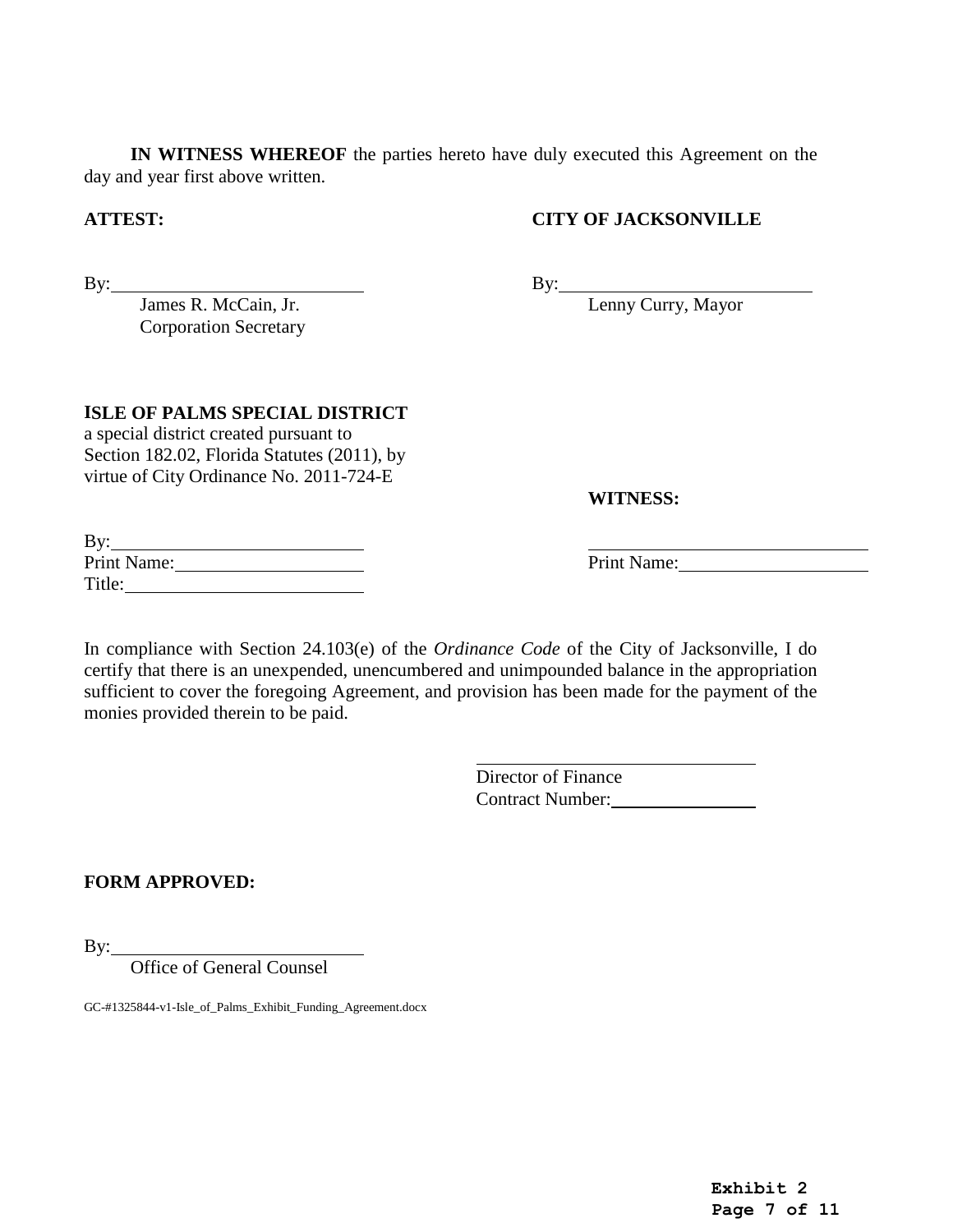#### **EXHIBIT A**

#### **PROJECT SCOPE**

The Isle of Palms District was established in 2011 with the limited purpose of maintaining the system of canals within the community. The District is charged with the continuing maintenance of the system of canals located in the Isle of Palms community. The District consists of three unconnected canal areas all of which have a separate canal access to the intracoastal waterway. These areas are referred to as the North Isle of Palms, the Central Isle of Palms and the South Isle of Palms. The District fulfills its purpose by dredging the canals to provide the access to the Atlantic Intracoastal Waterway. The district's board has the authority to impose an assessment in amount not to exceed \$1,000 annually for each residential unit within the district and to appropriate those funds for the limited purpose of maintaining the canals.

Since its creation the District has completed the necessary surveys, engineering and permitting to allow the work to commence. After the approval of this agreement the district will complete and issue a request for proposals to qualified licensed contractors with experience in project of similar type and scope. After the competitive bid process, the District will contract with the selected low qualified bidder to dredge the district canals to a depth of -5 feet below mean water level, in accordance with the permits approved by the US Army corps of engineers and Florida Department of Environmental Protection. The dredging operation is expected to generate approximately 150,000 cubic yards of spoils material which will be transported, approximately 12 miles to the Harbor Waterways DMMA, which has been specifically engineered and permitted for receiving dredge spoils material. Upon completion of the dredging a series of bathymetric surveys will confirm that the expected depth and width of canals has been achieved.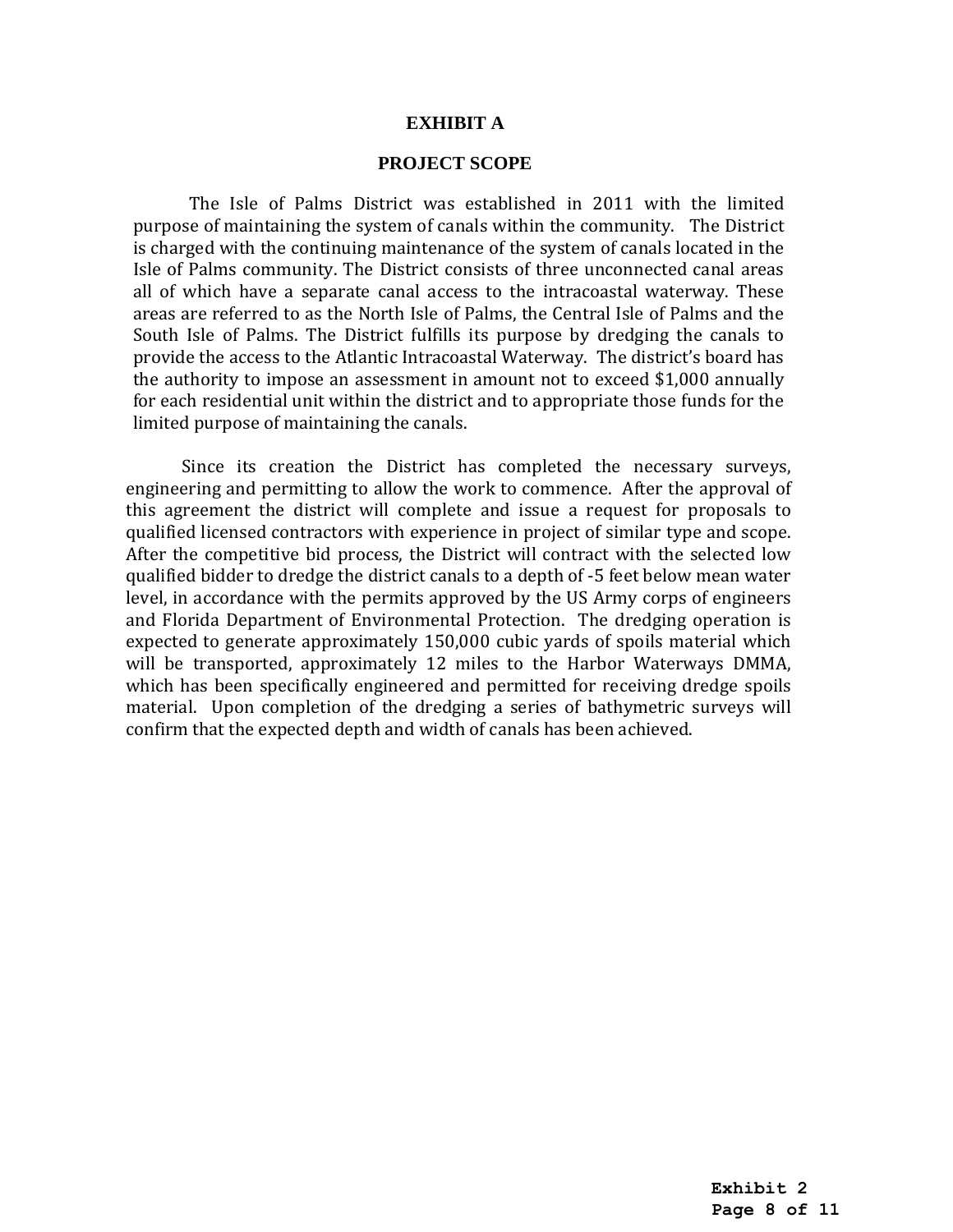### **EXHIBIT B**

## **PROJECT BUDGET**

#### Appendix A: Preliminary Order of Magnitude Engineering and Construction Cost Estimate

| <b>Client: Isle of Palms Special DISTRICT</b>                                                            |                                                                                          |               |                          | <b>Prepared by: RJW</b> |             |  |  |
|----------------------------------------------------------------------------------------------------------|------------------------------------------------------------------------------------------|---------------|--------------------------|-------------------------|-------------|--|--|
| Project: Northern, Central, & Southern Isle of Palms "Central Channel" Dredging                          |                                                                                          |               | Date: December 06, 2018  |                         |             |  |  |
| Project No.: 6735179416<br>Revision 2.0                                                                  |                                                                                          |               |                          |                         |             |  |  |
| Reviewed by: LML<br>Preliminary Order of Magnitude Engineering & Construction Cost Estimate <sup>3</sup> |                                                                                          |               |                          |                         |             |  |  |
| <b>Item</b>                                                                                              | <b>Description</b>                                                                       | Plan.<br>Qtv. | Unit                     | <b>Unit Price</b>       | Total       |  |  |
| 1.00<br><b>ENGINEERING ITEMS:</b>                                                                        |                                                                                          |               |                          |                         |             |  |  |
| 1.01                                                                                                     | Construction Plans & Specifications <sup>2</sup>                                         | 1.            | $\lfloor S \rfloor$      | \$17,774                | \$17,774    |  |  |
| 1.02                                                                                                     | Bidding Assistance <sup>8</sup>                                                          | 1.            | $\ S\ $                  | \$9,885                 | \$9,885     |  |  |
| 1.03                                                                                                     | Construction Administration / Project Closeout <sup>4</sup>                              | $\mathbf{1}$  | $\ S\ $                  | \$169,667               | \$169,667   |  |  |
|                                                                                                          | Subtotal (Engineering Items):<br>\$197,326                                               |               |                          |                         |             |  |  |
| 2.00                                                                                                     | <b>GENERAL ITEMS:</b>                                                                    |               |                          |                         |             |  |  |
| 2.01                                                                                                     | Mobilization/Demobilization <sup>3</sup>                                                 | $\mathbf{1}$  | LS                       | \$85,000                | \$85,000    |  |  |
| 2.02                                                                                                     | Construction Surveys (pre- & post-dredging & pre- &<br>post-placement DMMAI <sup>6</sup> | 4             | $\mathbb{L}\mathbb{S}_1$ | \$18,000                | \$72,000    |  |  |
| Subtotal (General Items):                                                                                |                                                                                          |               |                          |                         |             |  |  |
| 3.00                                                                                                     | DREDGING, TRANSPORTATION, & DISPOSAL:                                                    |               |                          |                         |             |  |  |
| 3.01                                                                                                     | Harbour Waterway DMMA Preparation <sup>7</sup>                                           | 1.            | $\pm S_1$                | \$28,000                | \$28,000    |  |  |
| 3.02                                                                                                     | Sediment Chemistry Testing <sup>®</sup>                                                  | $\mathbf{1}$  | $\mathbb{L}\mathbb{S}$   | \$37,000                | \$37,000    |  |  |
| 3.03                                                                                                     | Floating Turbidity Barrier & Monitoring <sup>9</sup>                                     | 1.            | $\mathbb{L}\mathbb{S}_0$ | \$25,000                | \$25,000    |  |  |
| 3.04                                                                                                     | Material Removal (Dredging) <sup>30</sup>                                                | 150,000       | CY.                      | \$17.50                 | \$2,625,000 |  |  |
| 3.05                                                                                                     | Barge Dewatering                                                                         | 150,000       | CY                       | \$0.50                  | \$75,000    |  |  |
| 3.06                                                                                                     | Transportation/Disposal <sup>11</sup>                                                    | 150,000       | CY.                      | \$9.50                  | \$1,425,000 |  |  |
| 3.07                                                                                                     | Pump-out into Harbour Waterway DMMA12                                                    | 150,000       | CΨ                       | \$1.25                  | \$187,500   |  |  |
| 3.08                                                                                                     | Harbour Waterway DMMA Tipping Fee <sup>13</sup>                                          | 150,000       | CY                       | \$3.96                  | \$594,000   |  |  |
| 3.09                                                                                                     | Rehabilitation of Staging Areas <sup>54</sup>                                            | $\mathbf{1}$  | LS.                      | \$13,000                | \$13,000    |  |  |
| かいしゅっしょう たいしゃ きょうしょうしょう こうぞう おおお                                                                         |                                                                                          |               |                          |                         |             |  |  |

Subtotal (Dredging Items): \$5,010,000

Project Total (with contingency<sup>15</sup>): \$6,400,000

Approximate Dredge Volume (cubic yards): 150,000

Average Engineering & Construction Cost/cubic yards: \$42.70

**Page 9 of 11**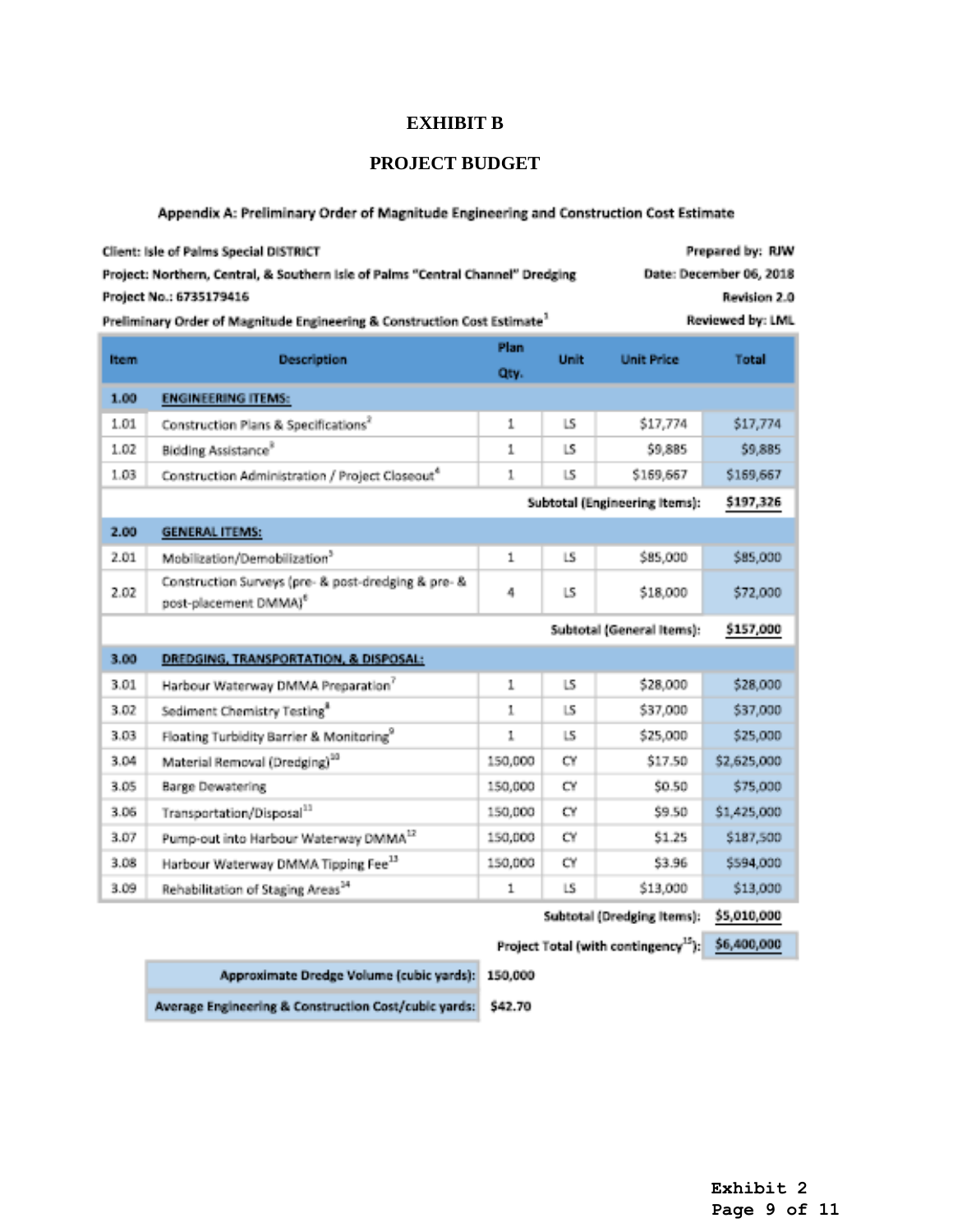### **EXHIBIT C**

#### **INDEMNIFICATION**

IOPSD (the "Indemnifying Party") shall hold harmless, indemnify, and defend the City of Jacksonville and City's members, officers, officials, employees and agents (collectively the "Indemnified Parties") from and against, without limitation, any and all claims, suits, actions, losses, damages, injuries, liabilities, fines, penalties, costs and expenses of whatsoever kind or nature, which may be incurred by, charged to or recovered from any of the foregoing Indemnified Parties for:

1. General Tort Liability, for any negligent act, error or omission, recklessness or intentionally wrongful conduct on the part of the Indemnifying Party that causes injury (whether mental or corporeal) to persons (including death) or damage to property, whether arising out of or incidental to the Indemnifying Party's performance of the Agreement, operations, services or work performed hereunder; and

2. Environmental Liability, to the extent this Agreement contemplates environmental exposures, arising from or in connection with any environmental, health and safety liabilities, claims, citations, clean-up or damages whether arising out of or relating to the operation or other activities performed in connection with the Agreement; and

3. Intellectual Property Liability, to the extent this Agreement contemplates intellectual property exposures, arising directly or indirectly out of any allegation that the services provided as part of the Project, any product generated by the Project, or any part of the Project as contemplated in this Agreement, constitutes an infringement of any copyright, patent, trade secret or any other intellectual property right. If in any suit or proceeding, the Project, any services associated therewith, or any product generated by the Project, is held to constitute an infringement and its use is permanently enjoined, the Indemnifying Party shall, immediately, make every reasonable effort to secure within 60 days, for the Indemnified Parties, a license authorizing the continued use of any such services or product arising from the Project and/or this Agreement. If the Indemnifying Party fails to secure such a license for the Indemnified Parties, then the Indemnifying Party shall replace the service or product with a non-infringing service or product or modify such service or product in a way satisfactory to the City, so that the service or product is non-infringing.

If an Indemnifying Party exercises its rights under this Agreement, the Indemnifying Party will (1) provide reasonable notice to the Indemnified Parties of the applicable claim or liability, and (2) allow Indemnified Parties, at their own expense, to participate in the litigation of such claim or liability to protect their interests. **The scope and terms of the indemnity obligations herein described are separate and apart from, and shall not be limited by any insurance provided pursuant to the Agreement or otherwise. Such terms of indemnity shall survive the expiration or termination of the Agreement.**